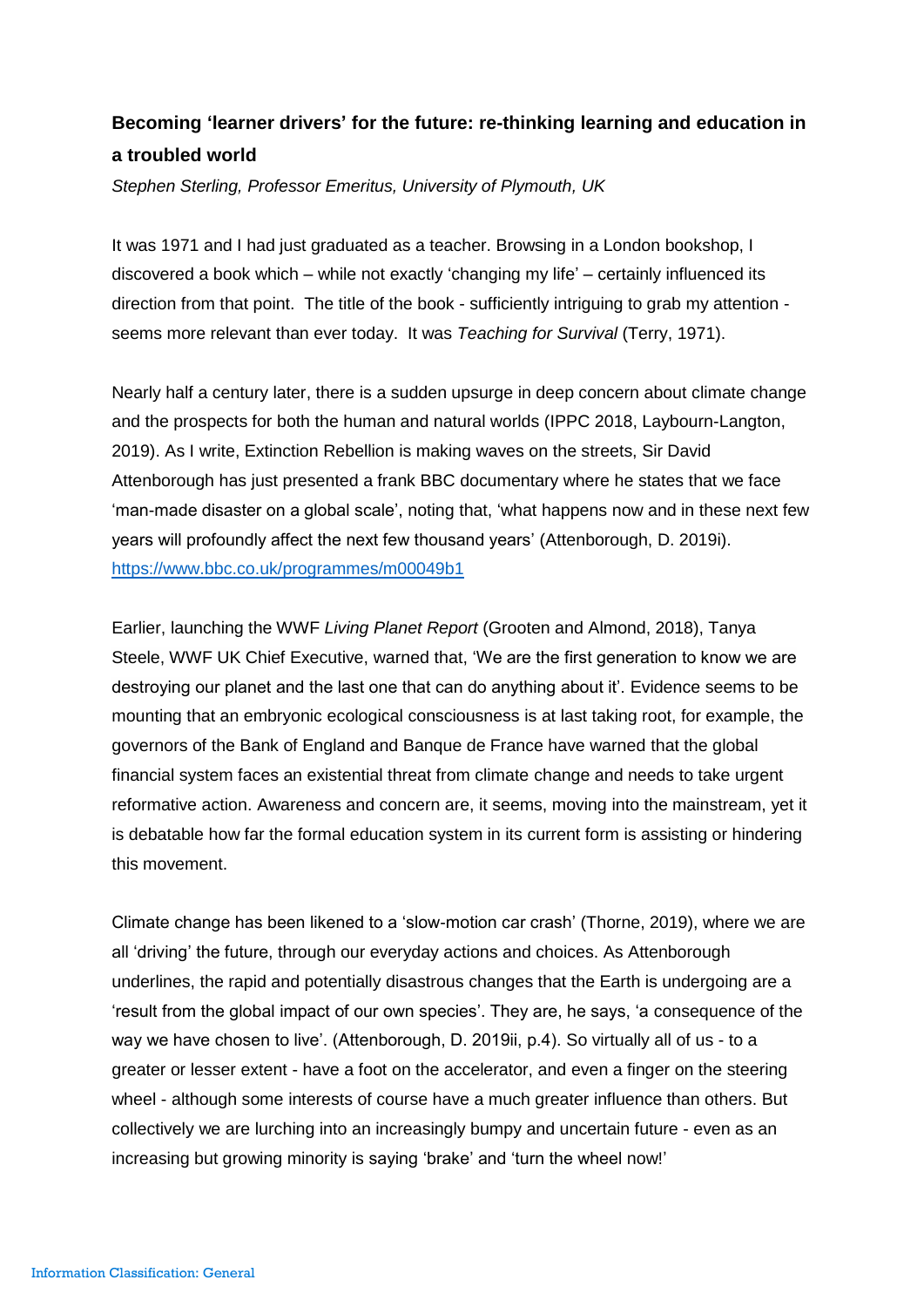How has this come to be? Well, in essence, this is learnt behaviour. In Western society, particularly in the last 30 or so years, we have learnt that we can have anything we like, go anywhere we like, pretty much do anything we want, in a culture of endless consumerism, materialism and individualism – regardless and often ignorant of mounting social and ecological costs, now or into the future. We have had free 'licence' and encouragement to adopt a thoughtless rather than a thoughtful lifestyle. To continue the metaphor, most of the Western and Westernised world has been driving change 'without due care and attention'. Back in the motoring world, this can lead to losing your licence.

If we cannot lose our 'lifestyle licence', at very least, we need to accept that *we all need to be 'learner drivers' now* - if the future is to be secured: more care-full, going slower, reading our broader environment, aware of dangers, risks and signals of change. Because humanity is facing testing times like never before - not just once as in the driving licence test, but over lifetimes. We are living in a different world than was the case even a decade or two ago, and the future is profoundly uncertain, if not scary. There is an emerging view amongst scientists, historians, and politicians that collapse of some sort —economic, technological, social, ecological, or some combination—is increasingly likely this century, ushering a very different 'post-growth' world. According to one detailed research paper:

a socio-ecological discontinuity represented by the end of growth is an increasingly real and pertinent prospect for the global community and deserves explicit treatment in all spheres of society (p4).

Further, the authors state:

... the primary imperative must be to reduce human impacts and prevent a further loss of carrying capacity, to protect the prospects of present and future societies and the ecosystems they depend upon (Crownshaw et. al. 2018, p18).

There is an overwhelming case then for *un-learning* habits and ideas that got us to this point, *re-learning* and reclaiming approaches that are more sustainable and life-affirming, and *new learning* that will help sustain human and natural systems wellbeing into the future. And this presents a major challenge for formal education systems which tend to propagate *first order learning* – that is, more of the same, which tends to be transmissive, information-led, cognitive learning experiences conducted within disciplinary silos that often have little regard to wider global trends and trajectories outside their immediate compass. In the new world of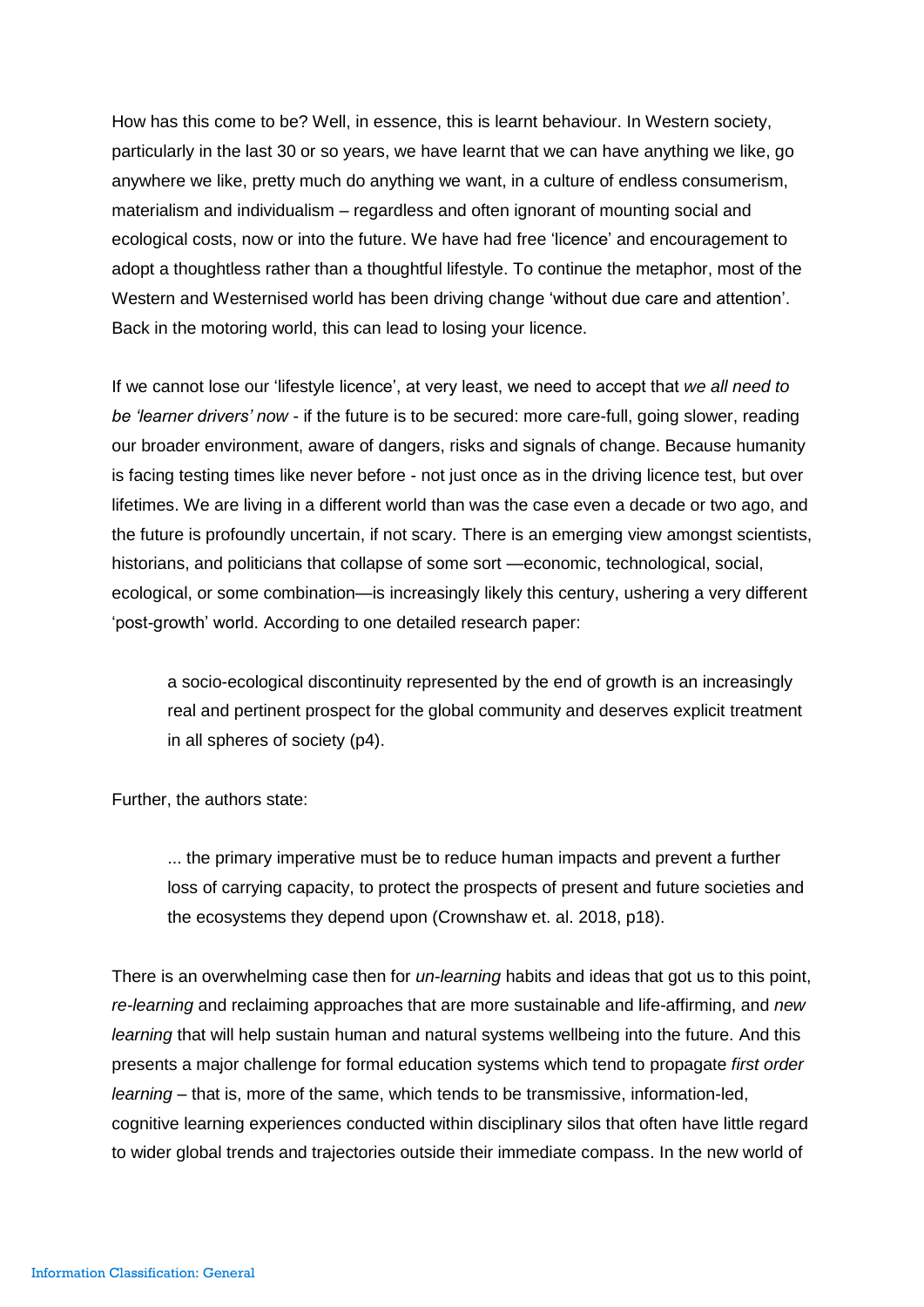risk, this is no longer sufficient, and may well be deleterious to the chances of a more sustainable future.

All education is ostensibly about the future. But paraphrasing Paul Valéry's phrase, the 'future is not what it used to be'; where we thought we were heading has radically and rapidly changed. This demands *second order learning* – an introspective re-examination of assumptions and values which have led us to this place, at individual, community, professional, and organisational levels precipitating a re-thinking of purpose, policy, strategy and design – in education as well as in other sectors across society.

To some extent, the UN Sustainable Development Goals (SDGs) launched in 2015 (which present a global and comprehensive framework for addressing the global and systemicallyrelated issues that face humanity and the Earth), and the extensive activity that they have since given rise to, can be seen as the result of a kind of second order learning process amongst policymakers and sectors of society - although old assumptions tend to die hard. Certainly, the SDGs must be realised to maximise the chances of securing a liveable future within safe planetary boundaries, for billions of people. And the SDG roadmap in principle aligns the economy with the Earth's life support systems. However, a recent report from the Stockholm Resilience Centre, (Randers et al, 2018) shows that attempting to achieve these socio-economic and environmental goals using *conventional growth policies* would make it virtually impossible to reduce the speed of global warming and environmental degradation. The research team tested three other scenarios and the only one that met all goals was the one that implemented systemic transformational change.

Education – *potentially* - has a major and central role in facilitating the achievement of the SDGs and transformational change, although the sustainable development community has been slow to pick up on this strength. The means by which the goals can be addressed are often presented as: policy and monitoring, finance and incentives, legislation and regulation, information and campaigns. But these policy instruments are often only effective for as long as they are in operation - because they are externally applied. Education however, can build lasting change - that is, *sustainable change -* when it is owned by the learner. Whilst policy instruments tend to treat symptoms of unsustainable activities and behaviours, education and learning can reach hearts and minds, and therefore address root causes.

Particularly since the Rio Earth Summit of 1992, and Agenda 21 - which in chapter 36 laid out the challenge of educating for a more sustainable society - an international 'Education for Sustainable Development' (ESD) movement has emerged strongly, drawing on longer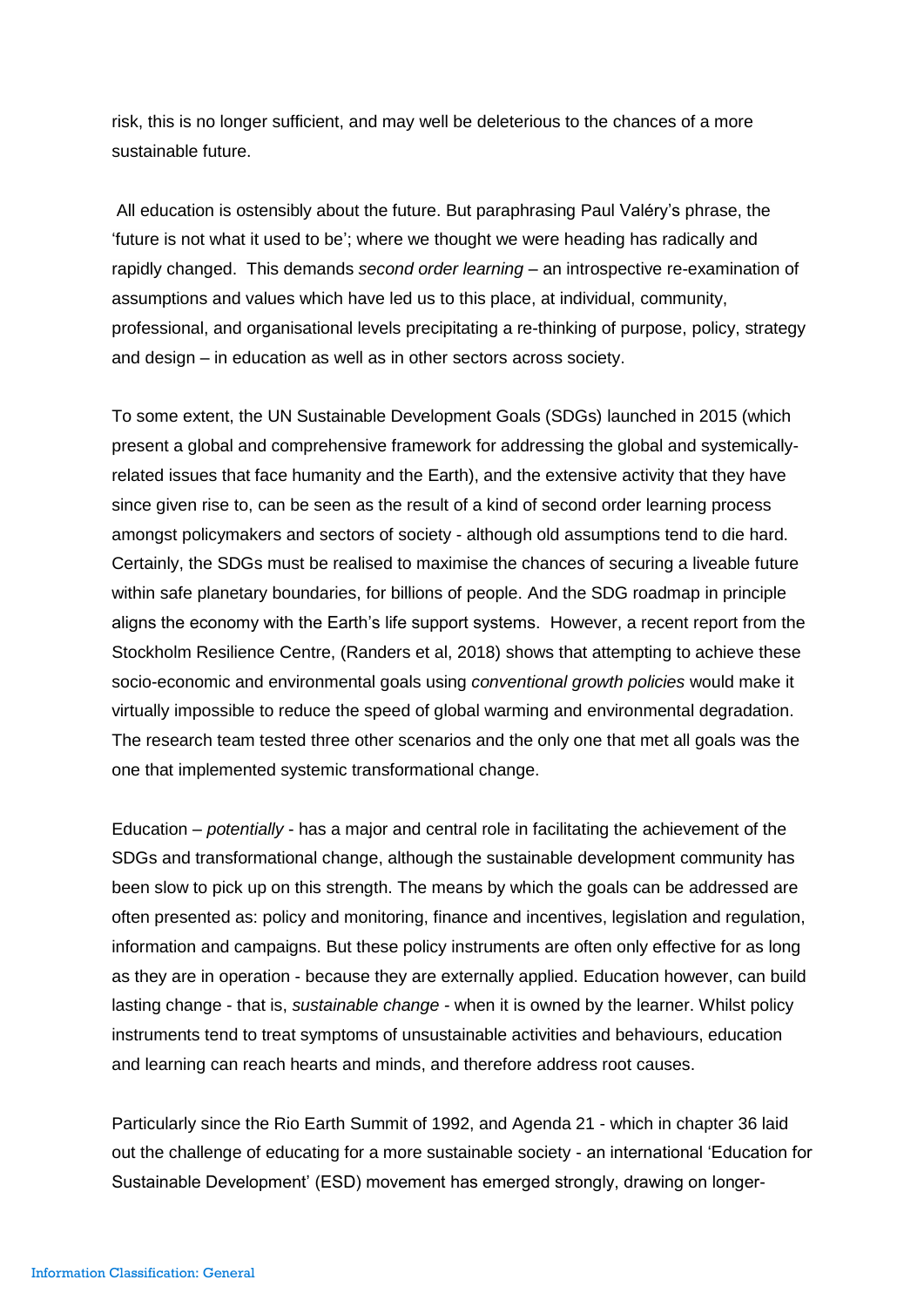established approaches such as environmental education, conservation education, development education, human rights education, and global education. This movement is concerned with identifying and advancing the kinds of education, teaching and learning policy and practice that appear to be required if we are concerned about ensuring social, economic and ecological viability and well-being, now and into the long-term future*.* It is, on the face of it, hugely ambitious. UNESCO, which has had a critical role in championing ESD, particularly during and since the UN Decade of Education for Sustainable Development (2005-14), states on its current website:

ESD empowers learners to take informed decisions and responsible actions for environmental integrity, economic viability and a just society, for present and future generations, while respecting cultural diversity. .... ESD is holistic and transformational education which addresses learning content and outcomes, pedagogy and the learning environment. It achieves its purpose by transforming society. [https://en.unesco.org/themes/education-sustainable-development/what-is](https://en.unesco.org/themes/education-sustainable-development/what-is-esd)[esd](https://en.unesco.org/themes/education-sustainable-development/what-is-esd)

But attempting to transform society might be a more accurate description. A current UNESCO policy document notes that there is more work to be done on the transformative elements of ESD practice (UNESCO Executive Board, 2019). Key figures in the UNESCO ESD team in Paris are meantime cognisant that achieving the SDGs 'requires a profound transformation in the way we think and act' (Leicht, Heiss and Byun 2018, p.8).

This begs the question whether ESD is sufficient in conception, scale, resource and provision to do what is required. As an international movement, it can claim some real success in influencing both educational policymakers and practitioners. But at the same time, ESD - led by UNESCO - has often been lacking in a sufficient critique of the dominant cultural worldview and associated educational policies and practices, and second, lacking the articulation and elaboration of a necessary alternative which might convincingly underpin a more holistic vision. As I've suggested elsewhere, 'We lack a widely shared alternative paradigm of educational philosophy, policy, and practice which is at once humanistic and ecological, aligned and responsive to the complex social-ecological trends and risks now manifest within our Anthropocene times' (Sterling 2017, p39). The wholescale 'reorientation of education towards sustainable development', as championed in the ground-breaking Chapter 36 of the Agenda 21 agreement in 1992

[\(https://sustainabledevelopment.un.org/content/documents/Agenda21.pdf\)](https://sustainabledevelopment.un.org/content/documents/Agenda21.pdf) has only gone so far in the nearly 30 year period since, and not nearly far enough. According to Silova,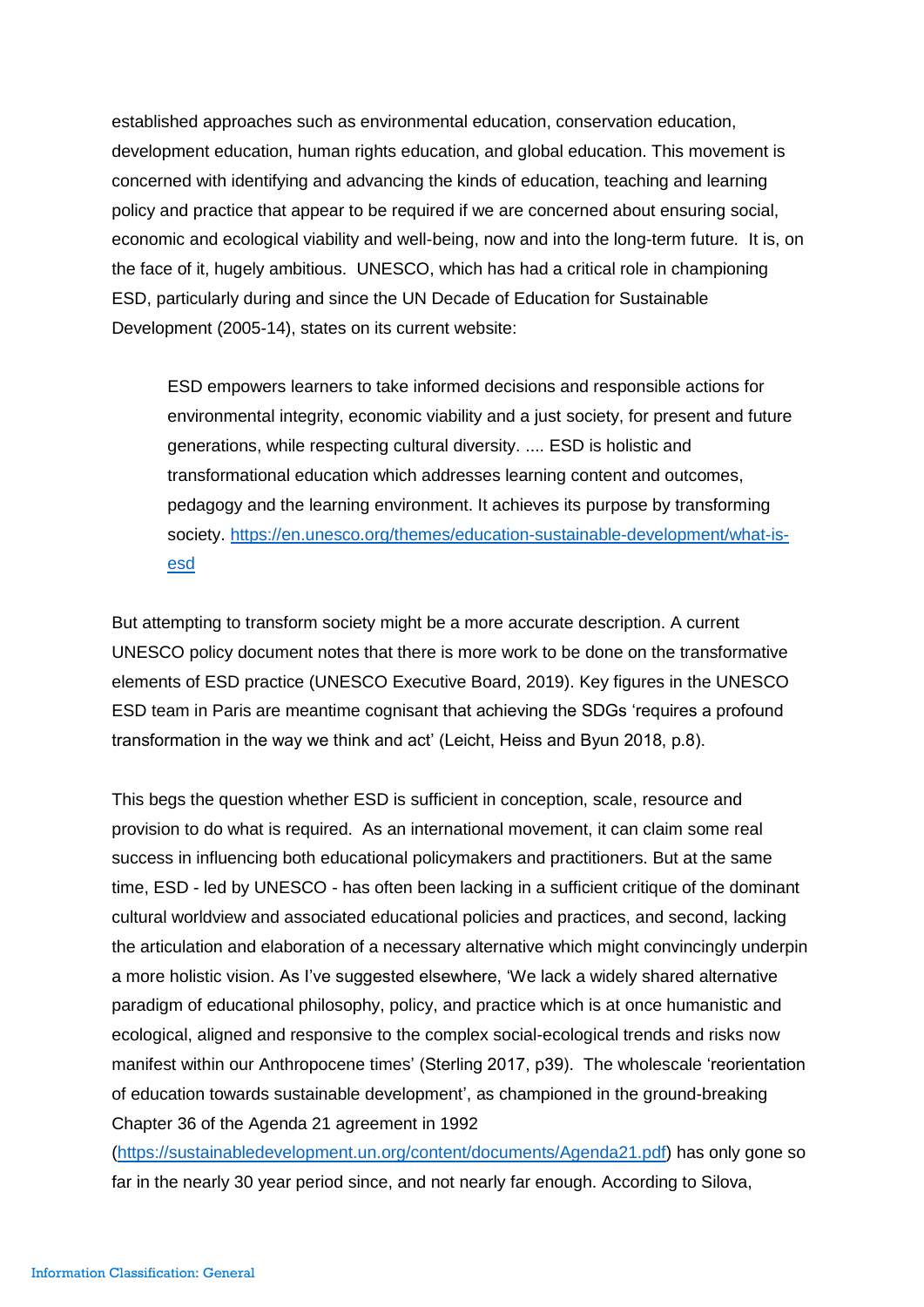Komatsu and Rappleye (2018) the key barrier is the dominant assumption in education policy that its prime role to support economic growth:

.... most international development efforts thus far – including education initiatives associated with Millennium Development Goals (MDGs) and Sustainable Development Goals (SDGs) – have consistently prioritized Western education models that focus on economic growth and social equity over environmental concerns. In the current context of accelerating climate change, such an approach to education represents not a solution, but rather a key problem for environmental sustainability.

[https://www.norrag.org/facing-the-climate-change-catastrophe-education-as-solution](https://www.norrag.org/facing-the-climate-change-catastrophe-education-as-solution-or-cause-by-iveta-silova-hikaru-komatsu-and-jeremy-rappleye/)[or-cause-by-iveta-silova-hikaru-komatsu-and-jeremy-rappleye/](https://www.norrag.org/facing-the-climate-change-catastrophe-education-as-solution-or-cause-by-iveta-silova-hikaru-komatsu-and-jeremy-rappleye/)

So whilst ESD has had - and continues to have - proven value, the greater challenge is the transformation of mainstream educational policy and practice *as a whole –* in parallel and coevolving with the social and economic transformations that the Stockholm Resilience Centre *inter alia*, suggest are now necessary. As UNESCO-based authors themselves write:

....in order to act as a driver for change, education itself needs to change, to become transformative, to change values and behaviours. (Leicht, Combes, Byun, Agbedahin 2018, p29).

By implication, this requires second-order and third-order (epistemic/paradigmatic) learning *within* education systems and by policymakers and practitioners - a breaking out of the limited purposes and paradigms that currently guide educational norms. Not least, the stifling and narrowing (and now decades-long) influence of neo-liberal thinking on the perception, conception and practice of education must yield to a higher purpose aligned to addressing the possibility of securing social and ecological wellbeing in our troubled times.

Sustainability issues are typically characterised by 'wicked problems', complexity and uncertainty, requiring participative and experiential pedagogies, collaborative and interdisciplinary engagement, real world explorative action research, innovative research on ecologically sound technologies, community engagement and service learning, the nurturing of sustainability competencies, and an open-ended and provisional approach to knowledge. This is a different and dynamic kind of education and learning for a different age.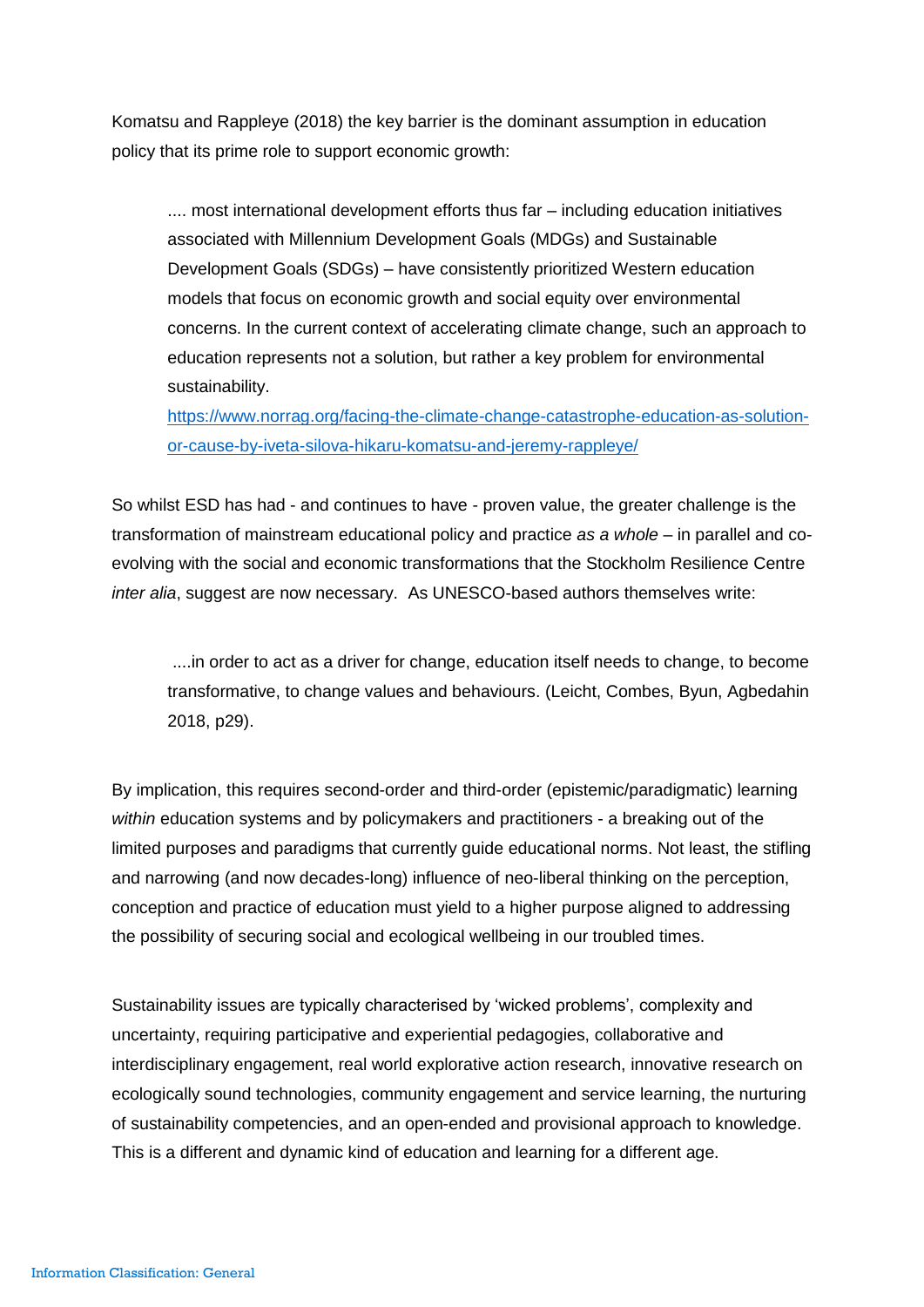Crownshaw et. al. suggest that:

The fundamental purpose of education will necessarily shift from providing skilled labour needed to grow the economy, as is the case currently (Martin and Jucker, 2005), to preparing students to become effective and engaged members of resilient societies (p14).

Further, based on the view that we will inexorably move towards a post-growth world, they state that:

.... this will bring new challenges to education, but a successful transition in pedagogy will be instrumental in producing responsible citizens, cultivating social inclusion, and training leaders capable of guiding societies through difficult socioecological transitions (Crownshaw et. al. 2018, p15).

Meantime, however, universities – in particular – are largely based on silos with regard to their teaching, learning and research, and so the more transformative, interdisciplinary, cross-cutting, ethically oriented and holistic approach that sustainability requires is often difficult to implement, requiring systemic change and organisational learning over time. That said, there is a growing - if 'too slow' - movement towards the 'sustainable university' internationally (Sterling et al 2013). Perhaps surprisingly, the education sector is no more advanced than other sectors in society as regards embracing this urgent agenda.

At heart, sustainability education:

'seeks to nurture transformative learning experiences that can heal, empower, energise, and liberate potential for the common good. But...educational systems or institutions cannot adequately support such transformative education and transformative learning experiences, unless they themselves have experienced or are experiencing sufficient transformative processes consistent with this ethos. While myriad "education for change" movements have long seen education as an agent or vehicle for personal and social change, the corollary that educational thinking and policy must itself change sufficiently to allow it to fulfil this agency function—has received much less attention.' (Sterling, Dawson and Warwick 2018, p.2).

The problem does not lie just with educational systems. The kind of transformational scenario envisaged by the Stockholm Resilience Centre requires fundamental changes in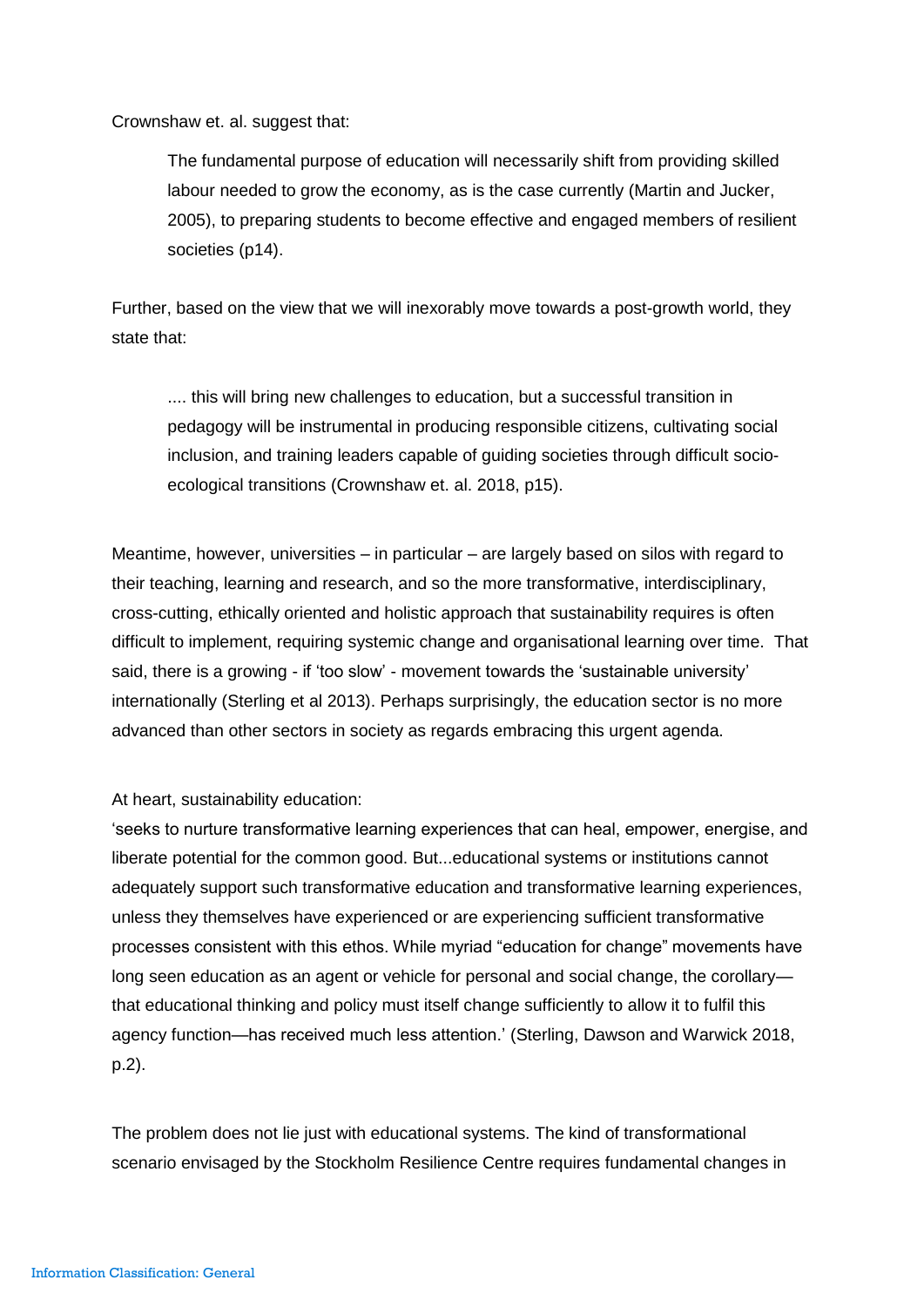most sectors, and this implies a deep learning response. In higher education, there is some evidence that pressure for institutional change and response is coming from the student body, who perhaps have a keener sense of their futures than their lecturers or the senior managers. The UK National Union of Students (NUS) has been conducting research for more than seven years on student attitudes to sustainability, the 2017-18 iteration showing that, as in previous years, there is 'overwhelming agreement' amongst respondents that universities and colleges should actively incorporate and promote education that sustainable development, with almost 9 out of 10 1st year respondents saying they agree with this statement. (NUS 2018). [https://sustainability.nus.org.uk/resources/sustainability-skills-2017-](https://sustainability.nus.org.uk/resources/sustainability-skills-2017-18) [18](https://sustainability.nus.org.uk/resources/sustainability-skills-2017-18)

A more recent survey of staffs on the state of sustainability across higher and further education institutions, showed that 91% of respondents felt that the Government needed to take action in UK universities and colleges to ensure commitments to sustainability are being met, with 73% calling for mandatory action and 18% calling for voluntary action. 93% of respondents feel it is important for students to leave their time in formal education with the knowledge and skills required to address sustainability challenges. However, the same survey revealed that only 22% of staff surveyed consider their institutions treat environmental sustainability and social responsibility as a strategic priority, a figure that has fallen compared to the equivalent 2018 survey. [https://sustainability.unioncloud.org/articles/new-research-shows-sector-demand-for](https://sustainability.unioncloud.org/articles/new-research-shows-sector-demand-for-mandatory-sustainability-action)[mandatory-sustainability-action](https://sustainability.unioncloud.org/articles/new-research-shows-sector-demand-for-mandatory-sustainability-action) (EAUC et al 2019).

## **Conclusion**

Back to the driving metaphor: we can 'drive on' blindly of course, hoping for the best. Or we can anticipate, think ahead, take avoiding action, take alternative routes. We can choose to be wise learners for the future.

There is a simple but widely used learning model called the 'Conscious Competence Ladder' or 'Four Stages of Learning' which can serve us here, to illustrate shifts in consciousness. At the first stage, 'unconscious incompetence', the learner doesn't know what he/she doesn't know. He/she lacks knowledge and skills in the area and is unaware of this deficiency. They might even deny the relevance of the area consequently.

At the second stage, 'conscious incompetence', the learner recognises his/her shortcomings with regard to the topic in question, and the need to address this.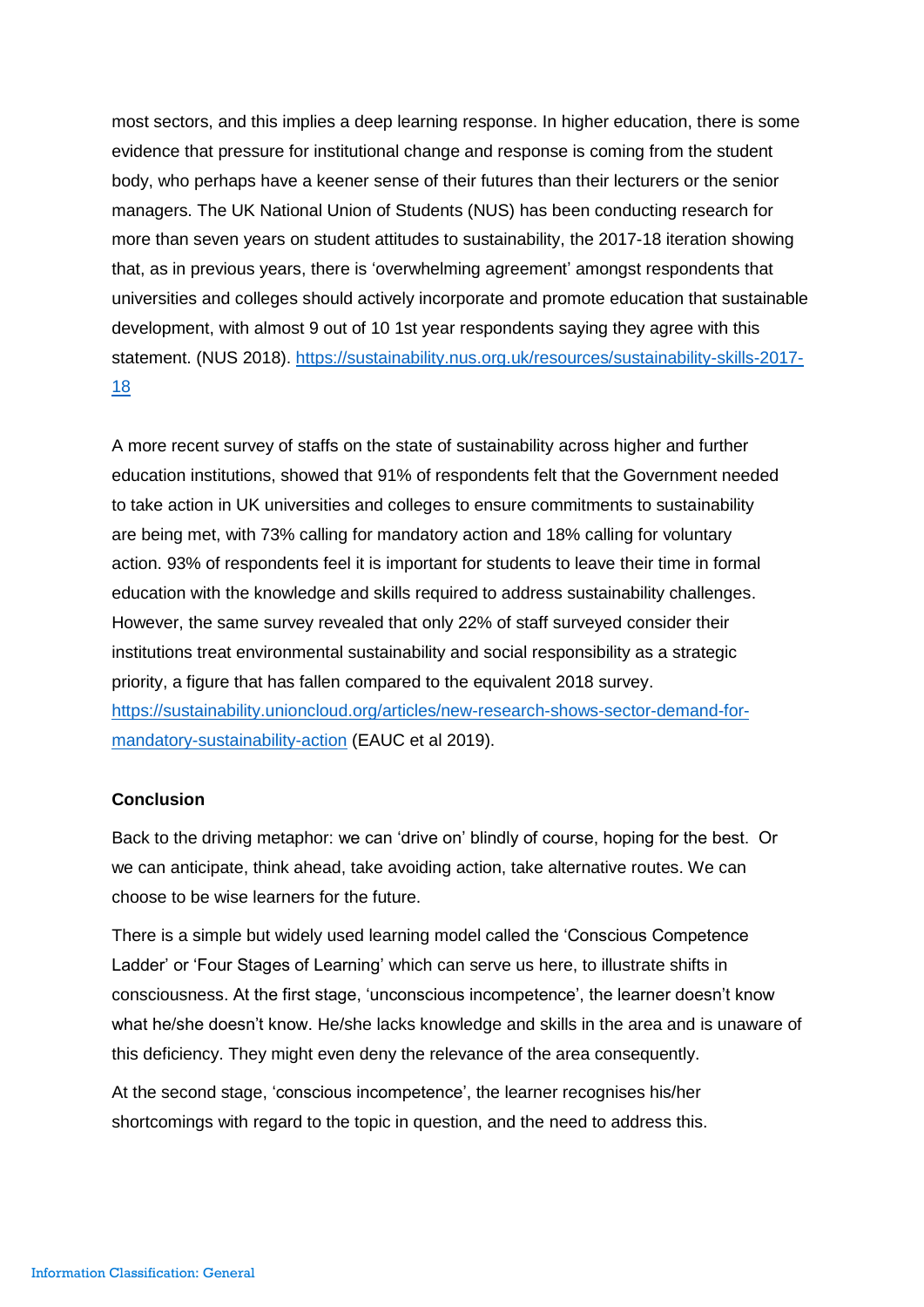Moving into the third stage, the learner achieves 'conscious competence', acquiring and exercising ability, understanding and confidence.

At the fourth stage, 'unconscious competence', the learner is so skilled, informed and adept that his/her actions are second nature. Some theorists detect a fifth stage, which involves a critically reflective consciousness upon one's competence and being – and which allows for a dynamic learning experience and cycle beyond 'unconscious competence'.

The relevance of this model is clear with regard to the car driving test. But supposing we stretch it a little in terms of how humanity, and of how individuals, relate to the planet and indeed, each other? Given the recent upsurge of awareness and concern about such topics as ubiquitous plastics, the staggering loss of wildlife and nature, and the growing effects globally of climate change, it seems that significant numbers of us are currently moving into the second stage of 'conscious incompetence' and awareness, whilst others are pushing further to third stage, consciously choosing to pursue as far as possible a more sustainable lifestyle while working for system change that can assist the possibility of an assured future. In so doing, they are responding to a felt sense of urgency, and the need for a deeper cultural change, away from short-termism, individualism, excessive competition and materialism, towards an ethic of care, social justice, mutuality and wellbeing (see Earth Charter [www.earthcharterinaction.org\)](http://www.earthcharterinaction.org/). But this journey surely has yet to begin for many maybe the majority, including many of those in educational institutions that purport to educate for the future.

In all the burgeoning discussion of how, as individuals, communities, nations, and as a species, we can navigate the future safely, the role of education and learning is commonly side-lined. But as captured in the sub-title of Lester Milbrath's book *Envisioning a Sustainable Society* of some years back, we have to 'learn our way out' if we are going to make this work. (Milbrath 1989).

So the book on my shelf *Teaching for Survival* (Terry 1971) with which this essay started, is more immediate and relevant now than when it was written all those years ago. We might hope that we could exchange it in time for 'teaching for wellbeing' - if education systems meantime everywhere respond quickly and with full and genuine commitment to the existential crisis we face. 'We are running out of time but there is still hope' said David Attenborough (2019i).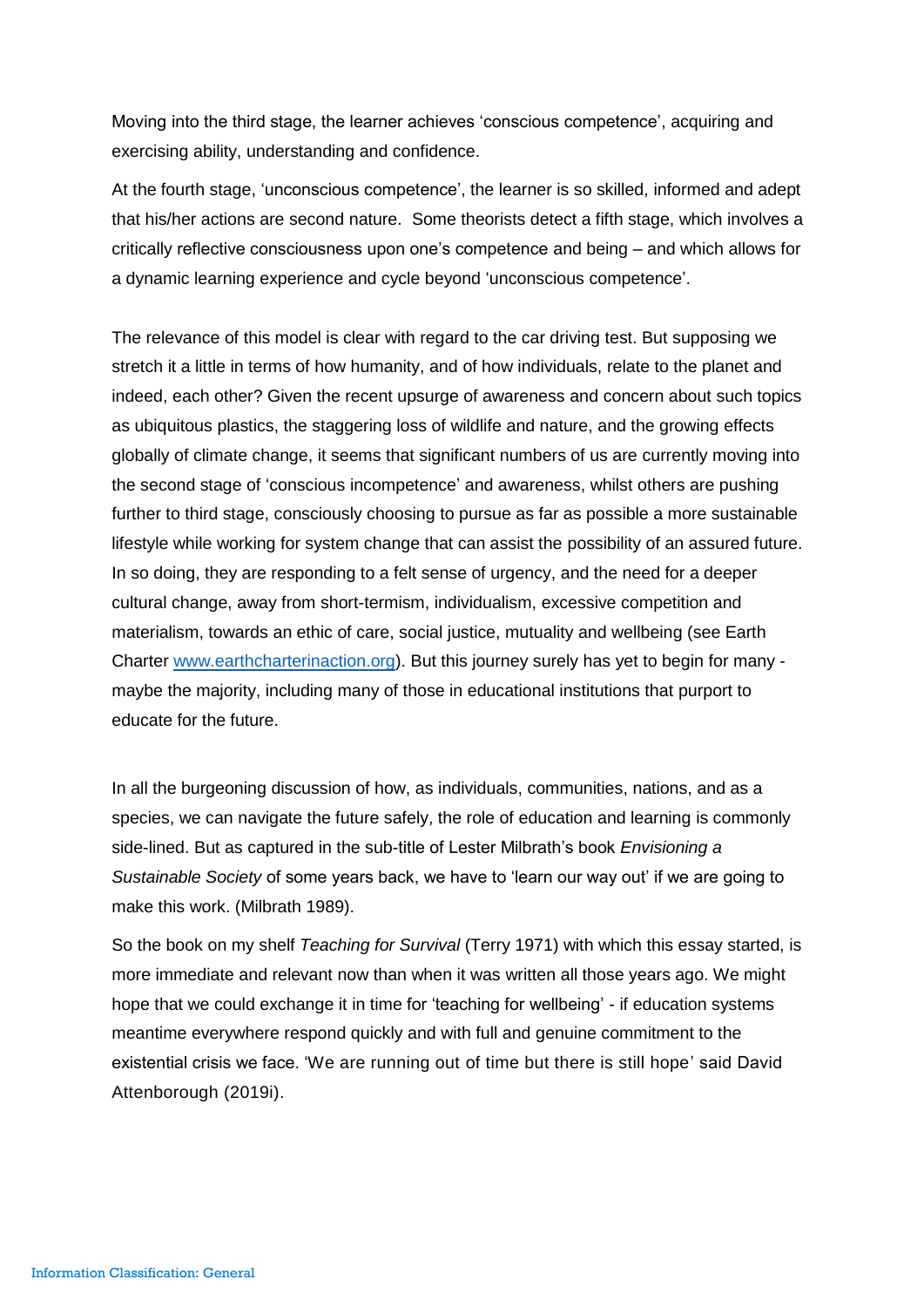We are all 'driving the future', through our everyday actions and choices. If we are to secure a safer and enduring future for generations to come, the sustainability revolution 'requires each person to act as a learning leader at some level, from family to community, to nation to world' (Meadows *et al* 2005:280). This is a big ask, but an inescapable one, and education needs to step up to the task with urgency.

*Stephen Sterling is Emeritus Professor of Sustainability Education, Centre for Sustainable Futures, University of Plymouth, UK. Widely published, his research interest is in ecological thinking, systemic change, and learning at individual and institutional scales to help meet the challenge of accelerating the educational response to the sustainability agenda and crisis. [stephen.sterling@plymouth.ac.uk](mailto:stephen.sterling@plymouth.ac.uk)*

*[www.sustainableeducation.co.uk](http://www.sustainableeducation.co.uk/)*

## **References**

Attenborough, D.i (2019) Commentary, *Climate Change: The Facts, April 18, BBC One.* <https://www.bbc.co.uk/programmes/m00049b1>

Attenborough, D.ii, (2019) 'Foreword', in [Fothergill,](https://www.goodreads.com/author/show/231921.Alastair_Fothergill) A, [Scholey,](https://www.goodreads.com/author/show/1786889.Keith_Scholey) K , [Pearce,](https://www.goodreads.com/author/show/5921.Fred_Pearce) F. (2019) *Our Planet,* Transworld Publishers, London.

Carney, M and Villeroy de Galhau, F (2019) 'The financial sector must be at the heart of tackling climate change' *The Guardian*, 17 April 2019.

[https://www.theguardian.com/commentisfree/2019/apr/17/the-financial-sector-must-be-at](https://www.theguardian.com/commentisfree/2019/apr/17/the-financial-sector-must-be-at-the-heart-of-tackling-climate-change)[the-heart-of-tackling-climate-change](https://www.theguardian.com/commentisfree/2019/apr/17/the-financial-sector-must-be-at-the-heart-of-tackling-climate-change)

Crownshaw, T., Morgan, C., Adams, A., Sers, M., dos Santos, N., Damiano, A., Gilbert, L., Haage, G., Greenford, D. (2018), Over the horizon: Exploring the conditions of a post-growth world, *The Anthropocene Review*, 1 –25.

EAUC, National Union of Students, University and College Union, Association of Colleges, College Development Network (2019) *Sustainability in Education 2018-19 Survey research, March 2019*¸ NUS, EAUC, UCU,AoC, CDN.

[https://sustainability.unioncloud.org/articles/new-research-shows-sector-demand-for](https://sustainability.unioncloud.org/articles/new-research-shows-sector-demand-for-mandatory-sustainability-action)[mandatory-sustainability-action](https://sustainability.unioncloud.org/articles/new-research-shows-sector-demand-for-mandatory-sustainability-action)

Grooten M, and Almond REA (eds.) (2018) *LivingPlanetReport—2018: Aiming Higher*, World Wildlife Fund, Gland, Switzerland,2018.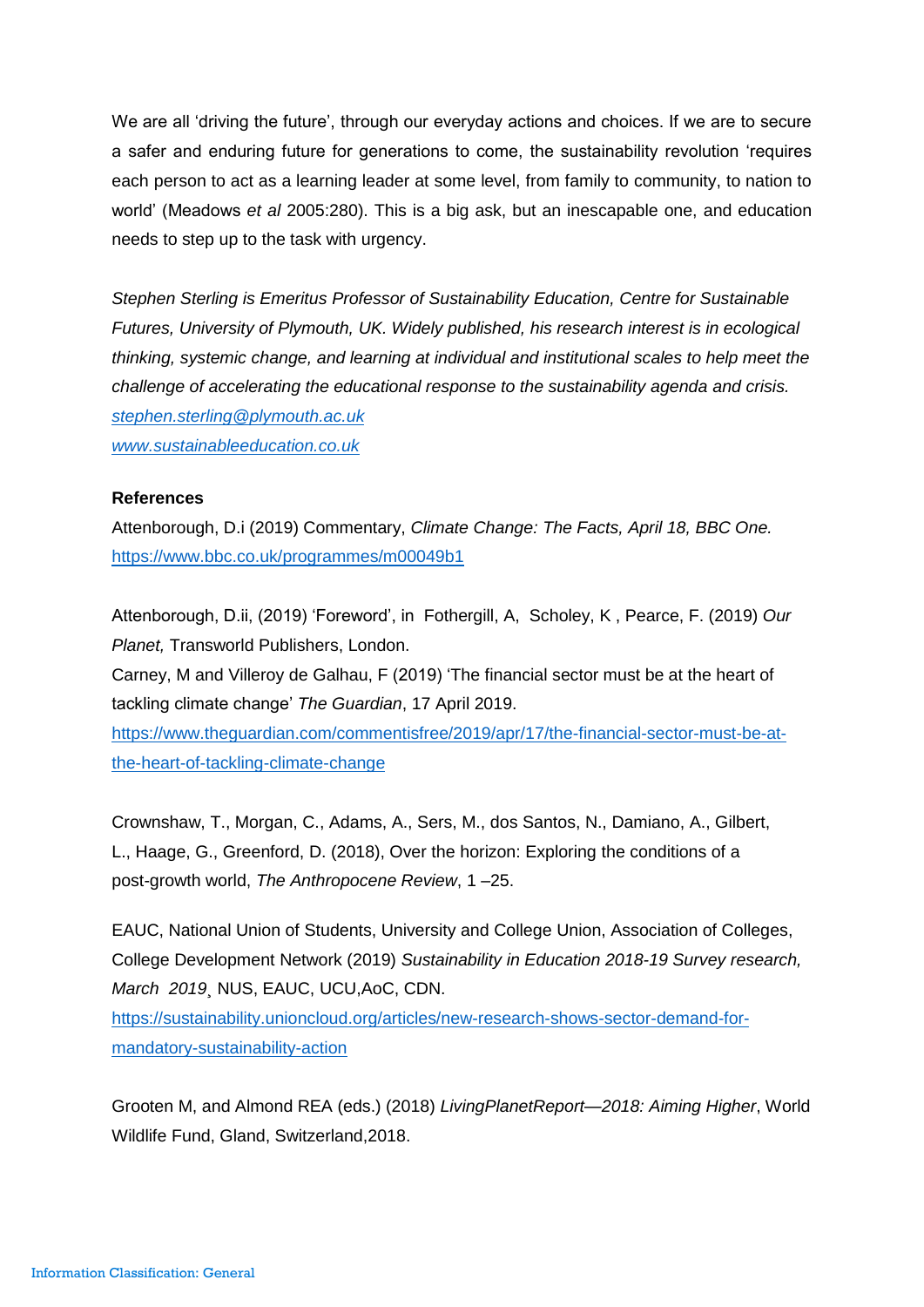[https://c402277.ssl.cf1.rackcdn.com/publications/1187/files/original/LPR2018\\_Full\\_Report\\_S](https://c402277.ssl.cf1.rackcdn.com/publications/1187/files/original/LPR2018_Full_Report_Spreads.pdf) [preads.pdf](https://c402277.ssl.cf1.rackcdn.com/publications/1187/files/original/LPR2018_Full_Report_Spreads.pdf)

International Panel on Climate Change (IPCC), (2018), *Global Warming of 1.5°C. Summary for Policymakers*. IPCC, Switzerland, 2018. [https://report.ipcc.ch/sr15/pdf/sr15\\_spm\\_final.pdf](https://report.ipcc.ch/sr15/pdf/sr15_spm_final.pdf)

Laybourn-Langton L., Rankin, L. and Baxter, D. (2019) *This Is a Crisis: Facing Up to the Age of Environmental Breakdown,* Institute for Public Policy Research (IPPR), 2019. <http://www.ippr.org/research/publications/age-of-environmental-breakdown>

Leicht, A., Combes, B., Byun, W., Agbedahin, A. (2018), From Agenda 21 to Target 4.7: the development of Education for Sustainable Development, in Leicht, A.,Heiss, J., and Byun, W., *Issues and Trends in Education for Sustainable Development,* UNESCO Publishing, Paris.

Leicht, A.,Heiss, J., and Byun, W., (2018), Introduction, in Leicht, A.,Heiss, J., and Byun, W., *Issues and Trends in Education for Sustainable Development,* UNESCO Publishing, Paris.

Meadows, D, Meadows, D and Randers, J (2005) *Limits to Growth: The 30-year Update,*  Earthscan, London.

Milbrath, L. (1989) *Envisioning a Sustainable Society – Learning our way out,* State University of New York Press, Albany.

NUS (2018) *Sustainability Skills Survey | 2017-18* Research into students' experiences of teaching and learning on sustainable development, NUS, August 2018 <https://sustainability.nus.org.uk/resources/sustainability-skills-2017-18>

Randers, J., Rockström, J., Stoknes, P.E., Golüke, U., Collste, D., Cornell, S. (2018) *Transformation is feasible - How to achieve the Sustainable Development Goals within Planetary Boundaries*. A report to the Club of Rome from Stockholm Resilience Centre and BI Norwegian Business School.

[https://www.stockholmresilience.org/publications/artiklar/2018-10-17-transformation-is](https://www.stockholmresilience.org/publications/artiklar/2018-10-17-transformation-is-feasible---how-to-achieve-the-sustainable--development-goals-within-planetary-boundaries.html)[feasible---how-to-achieve-the-sustainable--development-goals-within-planetary](https://www.stockholmresilience.org/publications/artiklar/2018-10-17-transformation-is-feasible---how-to-achieve-the-sustainable--development-goals-within-planetary-boundaries.html)[boundaries.html](https://www.stockholmresilience.org/publications/artiklar/2018-10-17-transformation-is-feasible---how-to-achieve-the-sustainable--development-goals-within-planetary-boundaries.html)

Silova, I., Komatsu, H., and Rappleye, J., (2018) Facing the Climate Change Catastrophe: Education as Solution or Cause? NORRAG blog, October 2018.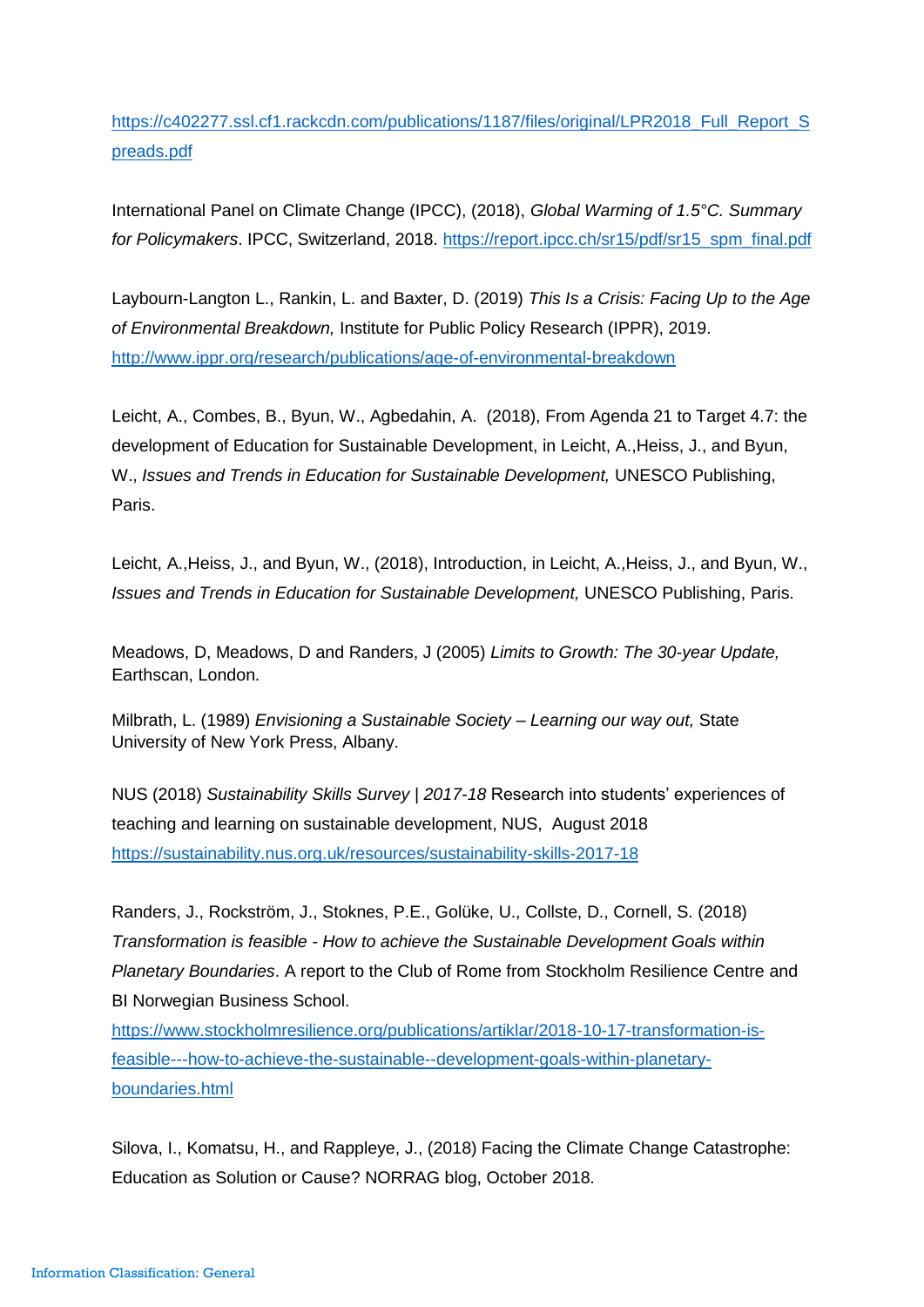[https://www.norrag.org/facing-the-climate-change-catastrophe-education-as-solution-or](https://www.norrag.org/facing-the-climate-change-catastrophe-education-as-solution-or-cause-by-iveta-silova-hikaru-komatsu-and-jeremy-rappleye/)[cause-by-iveta-silova-hikaru-komatsu-and-jeremy-rappleye/](https://www.norrag.org/facing-the-climate-change-catastrophe-education-as-solution-or-cause-by-iveta-silova-hikaru-komatsu-and-jeremy-rappleye/)

Sterling, S, Maxey, L and Luna, H (2013) *The Sustainable University – progress and prospects,* Abingdon: Routledge/Earthscan. <http://www.routledge.com/books/details/9780415627740/#description>

Sterling, S (2017), 'Assuming the future – Repurposing Education in a Volatile Age' in Sterling, S and Jickling, B (eds), *Post-Sustainability and Environmental Education: Remaking Education for the Future*, Pivot Press/Palgrave.

Sterling, S, Dawson, J and Warwick, P, (2018), 'Transforming Sustainability Education at the Creative Edge of the Mainstream - A Case Study of Schumacher College, *Journal of Transformative Education*, 'Volume 16 Issue 3, July 2018.

Terry. M. (1971) *Teaching for Survival – A Handbook for Environmental Education,*  Ballantine Books, New York.

Thorne, P 'Climate change is a slow-motion car crash', *The Business Post*, 22 April 2019. [https://www.businesspost.ie/magazine/climate-change-slow-motion-car-crash-global](https://www.businesspost.ie/magazine/climate-change-slow-motion-car-crash-global-catastrophe-414458)[catastrophe-414458](https://www.businesspost.ie/magazine/climate-change-slow-motion-car-crash-global-catastrophe-414458)

UNESCO Executive Board, (2019) *SDG 4 – Education 2030 Part II: Education for Sustainable Development Beyond 2019,* UNESCO, Paris. <https://unesdoc.unesco.org/ark:/48223/pf0000366797.locale=en>

## **Related links**

<https://www.sustainabilityexchange.ac.uk/home> <https://se-ed.co.uk/edu/> <https://www.eauc.org.uk/> <http://www.eauc.org.uk/shed> <http://www.sdgaccord.org/> <https://www.heacademy.ac.uk/knowledge-hub/education-sustainable-development-0> <https://en.unesco.org/themes/education-sustainable-development> <https://en.unesco.org/greencitizens/green-citizens> <https://sustainability.nus.org.uk/responsible-futures>